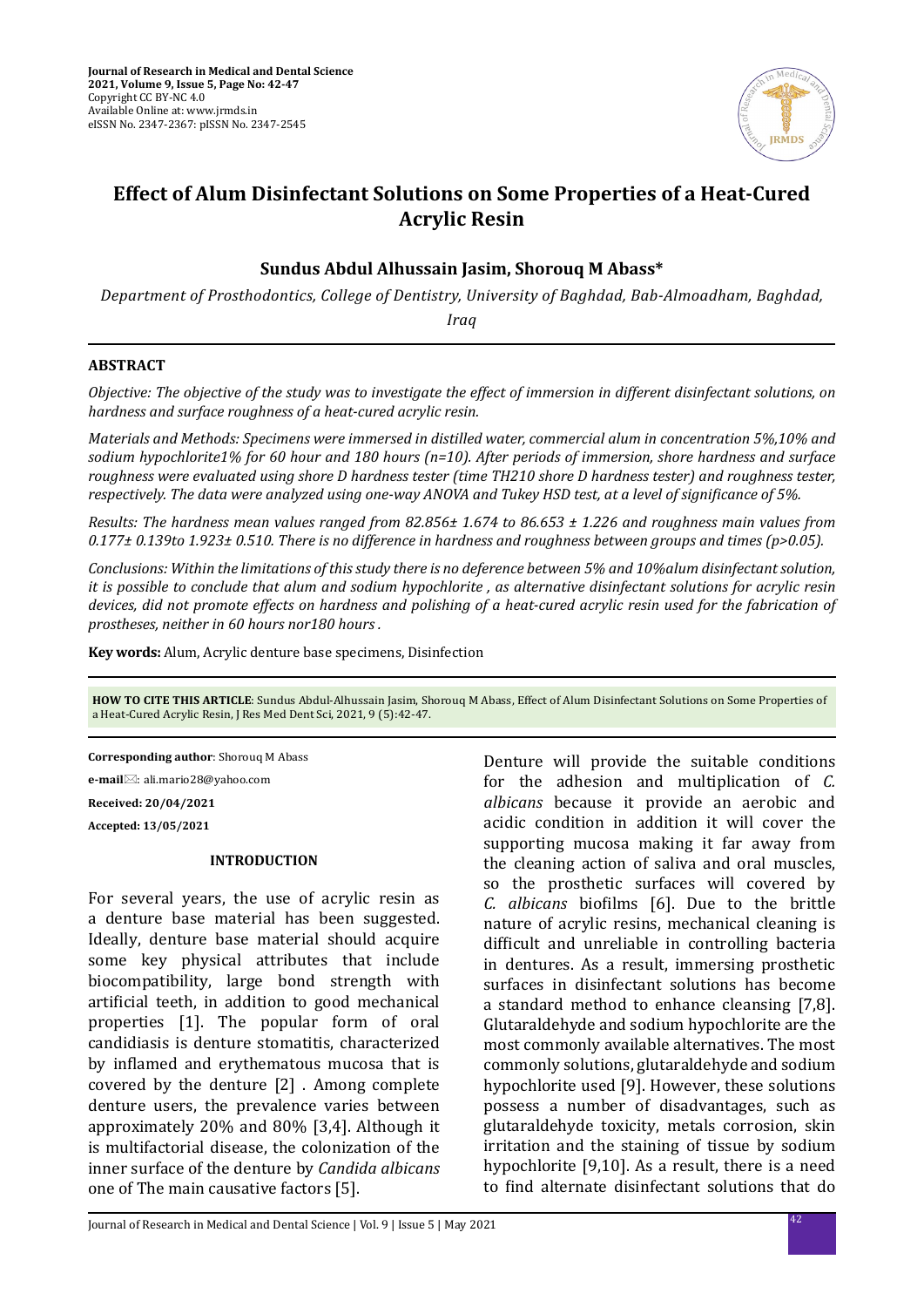not harm the material's properties. Aluminum potassium sulfate is naturally available products that used for centuries in handling diseases of human and they encompass constituents of therapeutic value. Naturally available products are cheap, environmentally safer and easily available [11]. This solution is a promising disinfectant in medicine and the food industry. Aluminum potassium sulfate (alum) having chemical formula KAL (SO4).12H20 and generally having no odor, no color sold crystal that return white in color in air that used in food preservation and water purification. The recommendation by Counter Advisory Panel of U.S.A FDAs (Food and Drug Administration) to use alum as active ingredient part in mouth wash [12]. Aluminum potassium sulfate could be considered as a harmless material and has a low toxicity in laboratory animals [13]. As a result, the aim of this analysis was to see how various disinfectants affected the stiffness and roughness of a heat-cured acrylic resin.

#### **MATERIALS AND METHODS**

Eighty heat cured acrylic resin specimens were fabricated, (major base 20, heat cure acrylic, ITALY), with dimension 65mm X 10mm 65x10x2.5mm specimens were polymerized by , immersion of the flask in the water bath. Short curing cycle was used following the ADA specification No. 12 [I4] for denture base materials. The cycle included putting the flask in the water bath for hour and a half at 70 C° and half an hour at 100 C°.

After the curing cycle is completed, the flask left to cool at room temperature then de-flasking was done and acrylic specimens were removed.

All acrylic specimens (except those prepared for surface roughness test) were finished to remove excess materials by using prosthetic engine with acrylic burs and stone burs with continuous water cooling to avoid over heating that might distort the specimens. The process of polishing was accomplished by using rouge placed in dental lathe machine with speed of 1500 rpm with continuous water cooling until glossy surface of specimens was obtained. According to the disinfectant and the amount of time submerged, the specimens were randomly divided into eight classes (n=10).

### **Immersion in disinfectant solutions**

Each specimen was immersed in 10 m L of distilled water (control), Alum 5%-10%, 1 % sodium hypochlorite. The samples were maintained in solution for 60 hours and 180 hours, without interruption, in closed containers. None of the solutions was replaced during this period. After immersion, the specimens were washed in distilled water and dried with absorbent paper.

### **Surface hardness test**

Shore D hardness test has been used in this study since it is the suitable one that used for acrylic resin materials [15]. Surface hardness test was performed using shore D hardness tester (Time TH210 Shore D hardness tester) (Figure 1).

### **Surface roughness test**

Surface roughness of acrylic resin can be affected by the feature of material itself, technique of polishing, and skill of the operator [16].

## **Surface roughness test I-Specimen**

#### **Espoo dimensions**

For surface roughness test the acrylic specimens were made with the following dimensions (65x10x2.5) mm length, width, and thickness respectively according to instructions of device as shown in figure (2). The specimens were kept in distilled water at 37 C° for 48 hours before establishing the test according to ADA specification No. 12 [14] (Figure 2).

### **Statistical analysis**

The obtained data from experimental tests was statistically analyzed using SPSS (Statistical Package for Social Science) version 20 which includes the following:

Descriptive statistics:

- $\checkmark$  Mean.
- $\checkmark$  Standard deviation (SD).
- $\checkmark$  Minimum (Min).
- $\checkmark$  Maximum (Max).

One way analysis of variance (ANOVA) test was used to assess the difference between more than two groups. If there was a statistically significant difference, then Tukey HSD test used to reveal the difference between each two groups.

### **RESULTS**

Shore D hardness result are display in table ranging from 82.856 ± 1.674 to 86.653± 1.226.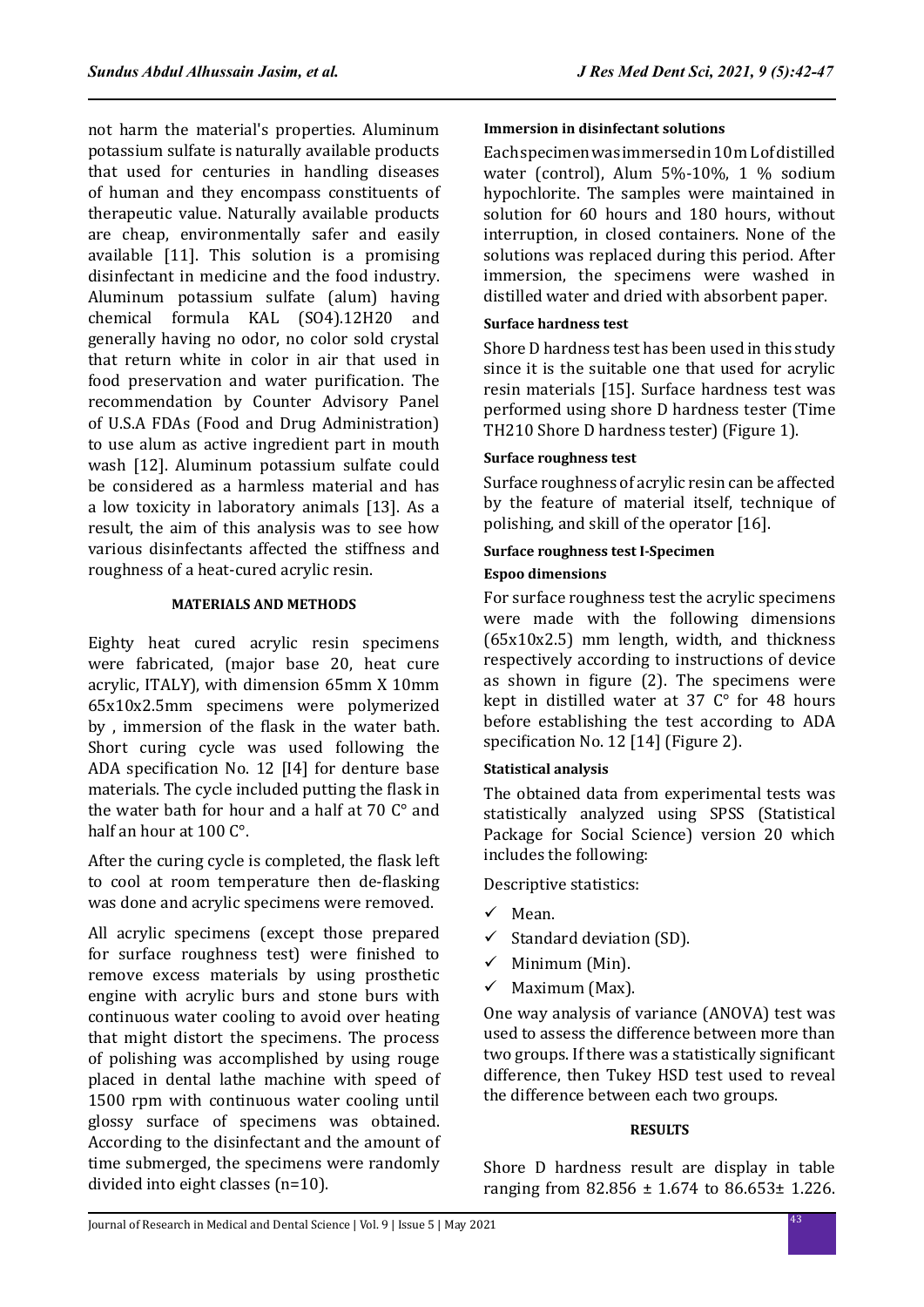There was no statistical significance between the groups and times. There was no significant statistical difference between the disinfectant solutions and times (p>0.05) (Tables 1 and 2). For the surface roughness test (Tables 3 and 4), values ranged from  $0.177 \pm 0.139$  to  $1.923 \pm 1.02$  $0.510 \mu$ m. In this study the results a statistically non-significant increase in surface hardness as compared with control group with acceptable level. surface roughness means value significant increase with acceptable limit. Mean values of surface roughness were (0.717) and (1.001pm) for 60-hour immersion. The Mean values of surface roughness were (1.234) and (1.923pm) for180 hour immersion.



**Figure 1: Surface hardness test specimen's dimensions.**



**Figure 2: Surface roughness test specimen's dimensions.**

| Table 1: Descriptive and statistical test of hardness among groups by time using factorial analysis of variance (ANOVA). |  |
|--------------------------------------------------------------------------------------------------------------------------|--|
|                                                                                                                          |  |
|                                                                                                                          |  |

| Time | Groups        | <b>Minimum</b> | <b>Maximum</b> | Mean   | <b>±SD</b> | F     | P value            | Partial eta square (Effect size) |
|------|---------------|----------------|----------------|--------|------------|-------|--------------------|----------------------------------|
|      | Water         | 82.866         | 86.433         | 84.81  | 1.291      | 2.504 |                    |                                  |
|      | <b>NAOHCL</b> | 81.924         | 86.6           | 84.806 | 1.647      |       |                    |                                  |
| 60h  | 5 % Alum      | 78.566         | 89             | 85.366 | 2.814      |       | $0.066^{\text{A}}$ | 0.094                            |
|      | 10 % Alum     | 84.333         | 89             | 86.653 | 1.226      |       |                    |                                  |
| 180h | Water         | 82.9           | 87.066         | 85.053 | 1.17       | 3.044 |                    | 0.113                            |
|      | <b>NAOHCL</b> | 80.733         | 85.2           | 82.856 | 1.674      |       |                    |                                  |
|      | 5 % Alum      | 80.633         | 88.466         | 83.373 | 2.159      |       | $0.034*$           |                                  |
|      | 10 % Alum     | 82.333         | 85.666         | 84.17  | 1.258      |       |                    |                                  |

**Table 2: Multiple pairwise comparisons of hardness between groups in the 180-h using Tukey honestly significant difference (Tukey HSD).**

| (I) Groups | (J) Groups    | Mean Difference (I-J)                                 | P value          |
|------------|---------------|-------------------------------------------------------|------------------|
|            | <b>NAOHCL</b> | 2.197                                                 | $0.0306*$        |
| Water      | 5 % Alum      | 1.68                                                  | $0.1444^{\circ}$ |
|            | 10 % Alum     | 0.883                                                 | $0.6690^{\circ}$ |
|            | 5 % Alum      | $-0.517$                                              | $0.9107^$        |
| NAOHCL     | 10 % Alum     | $-1.313$                                              | 0.3378^          |
| 5 % Alum   | 10 % Alum     | $-0.797$                                              | $0.7356^{\circ}$ |
|            |               | ^=not significant at p>0.05, *=significant at p<0.05. |                  |

#### Table 3: Descriptive and statistical test of Roughness (µm) among groups by time using factorial analysis of variance (ANOVA).

| <b>Time</b> | Groups        | <b>Minimum</b> | <b>Maximum</b> | Mean   | ±SD                                                   | F     | P value  | <b>Partial Eta Squared</b> |
|-------------|---------------|----------------|----------------|--------|-------------------------------------------------------|-------|----------|----------------------------|
|             | water         | 0.543          | 1.281          | 0.895  | 0.218                                                 |       | $0.373^$ | 0.042                      |
|             | <b>NAOHCL</b> | 0.56           | 0.971          | 0.717  | 0.139                                                 |       |          |                            |
| 60h         | 5 % Alum      | 0.538          | 1.631          | 1.001  | 0.318                                                 | 1.057 |          |                            |
|             | 10 % Alum     | 0.77           | 1.279          | 0.954  | 0.18                                                  |       |          |                            |
|             | water         | 0.622          | 1.823          | 10.234 | 0.432                                                 | 6.468 | $0.001*$ | 0.212                      |
|             | <b>NAOHCL</b> | 1.206          | 2.751          | 1.923  | 0.51                                                  |       |          |                            |
| 180h        | 5 % Alum      | 1.135          | 2.505          | 1.843  | 0.38                                                  |       |          |                            |
|             | 10 % Alum     | 0.992          | 2.718          | 1.683  | 0.618                                                 |       |          |                            |
|             |               |                |                |        | ^=not significant at p>0.05, *=significant at p<0.05. |       |          |                            |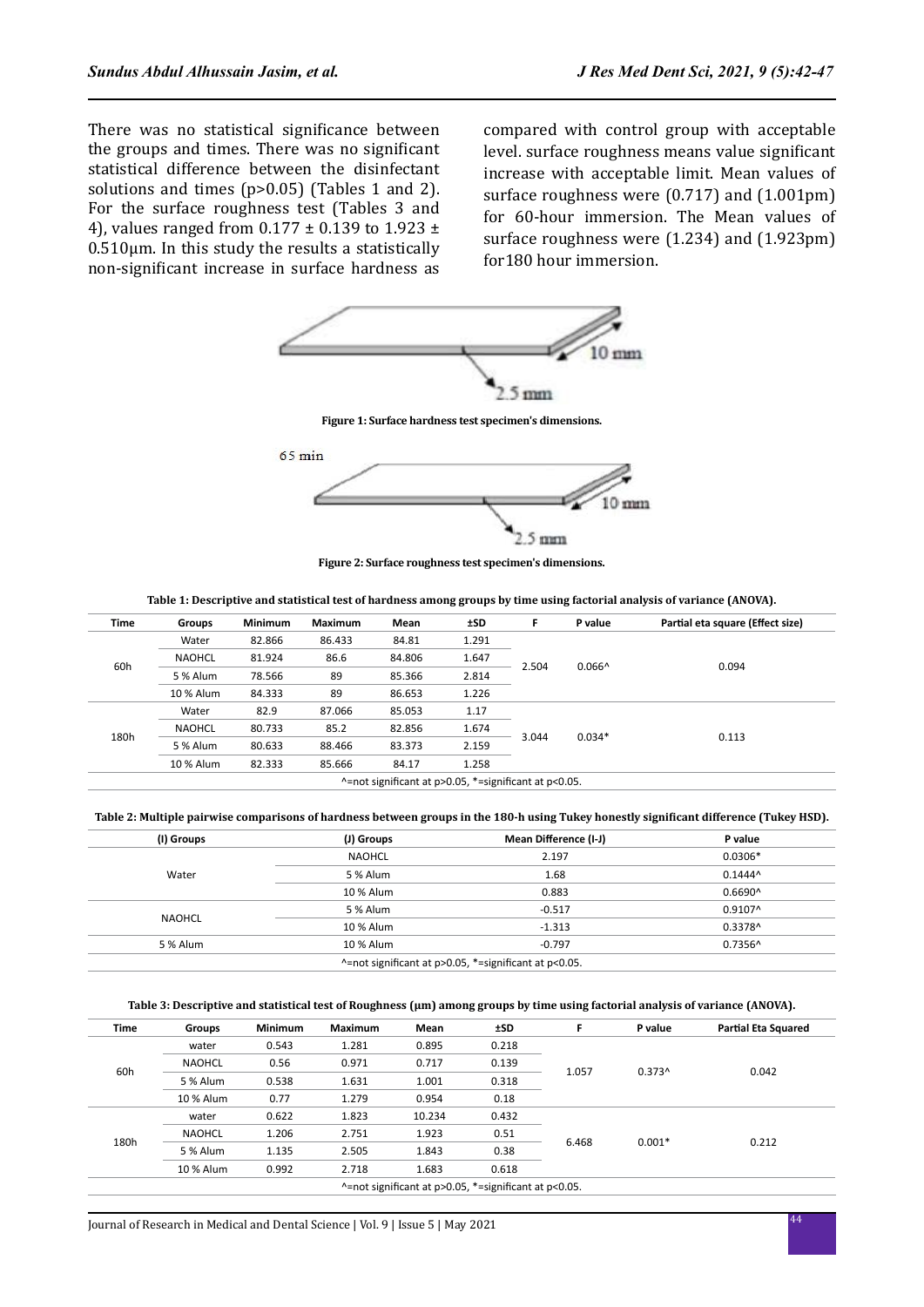| (I) Groups | (J) Groups                                            | Mean Difference (I-J) | P value          |  |  |
|------------|-------------------------------------------------------|-----------------------|------------------|--|--|
|            | NAOHCL                                                | $-0.6891$             | $0.0008*$        |  |  |
| Water      | 5 % Alum                                              | $-0.6094$             | $0.0036*$        |  |  |
|            | 10 % Alum                                             | $-0.4492$             | $0.0508^{\circ}$ |  |  |
|            | 5 % Alum                                              | 0.0797                | $0.9663^$        |  |  |
| NAOHCL     | 10 % Alum                                             | 0.2399                | $0.5027^$        |  |  |
| 5 % Alum   | 10 % Alum                                             | 0.1602                | 0.7858^          |  |  |
|            | ^=not significant at p>0.05, *=significant at p<0.05. |                       |                  |  |  |

Table 4: Multiple pairwise comparisons of roughness (µm) between groups in the 180 H using tukey honestly significant difference (Tukey **HSD).**

#### **DISCUSSION**

A home-made disinfection technique may be used to immerse plastic resin prosthetic appliances in solutions. However, these disinfectants interact with the characteristics of the polymer substance [17,18]. With this in consideration, the current research explored the effect of immersion in various disinfectants on the micro - hardness and roughness of a heat-cured resin. After immersion in alum 5% and10% Alum, these properties were no different from purified water, which was used as a monitor, and 1% sodium hypochlorite, which is considered the paradigm in disinfection.

Immersion of the acrylic resin for 60 to 180 hours replicates 10 minutes per day of disinfectant touch for one and three years, respectively. Since the immersion was persistent, the difficulty was more challenging than that encouraged by sporadic exposure. Recommended length of usage for an acrylic resin denture is five years, and the extrapolated period is ten years [18]. Therefore, in the current analysis, the acrylic resin properties were maintained following immersion in disinfectant solutions for a span of time equivalent to the functional life of the dentures. Among other considerations, such as occlusion and the state of the patient's residual ridge, the characteristics of acrylic resin have a significant effect on the usable life of the denture since tolerance and contamination are important to durability and are related to the material's efficiency [19].

For chemical disinfection of the denture base, several active agents have been used. Because of its broad-spectrum usefulness, sodium hypochlorite is considered the gold standard. Nonetheless, it has adverse side effects such as corrosive activity on plastics, denture staining, and an irritant effect on the skin [9,10]. Hydrogen peroxide, on the other hand, has antimicrobial effects due to its alkaline origin [20]. The use of hydrogen peroxide can result in color change and a reduction in flexural strength [21]. Finally, alum is a low-cost solution that has been shown to be effective against *Candida albicans*, Streptococcus mutans, Staphylococcus aureus, Escherichia coli, and Bacillus subtili [9,11]. In the case of C. In the presence of *Candida albicans*, the major organism implicated in denture stomatitis, alum behaved similarly to sodium hypochlorite and chlorhexidine, and outpaced sodium perboratebased tablets [10].

Immersion in solutions can cause the material to dissolve due to polymer degradation [17]. When a polymer is exposed to a solvent, it undergoes hydrolytic degradation because of the chemical reaction between the solution and the organic matrix in the available spaces between the polymer chain [17,18]. Furthermore, the active agents can cause accelerated chemical degradation [22], However, as previously found in a previous study [8], agents with acidic and alkaline activity did not produce a better chance than the hydrolytic solution. In the situation of hydrogen peroxide, this can be clarified by the selective diffusion of hydroxyl radicals [21].

The impact of polymer matrix deterioration is first seen as an increase in overall roughness [23- 25], which encourages microbe colonization [5]. Immersion in disinfectant solutions did not result in an improvement in roughness in the current sample, contrary to previous findings [26-28]. Furthermore, in the current analysis, roughness after immersion did not reach the 0.2 m mark, which is the bearable boundary for preventing *Candida albicans* stickiness [28,29]. The roughness of acrylic resin following immersion in alum or sodium hypochlorite for 60 or 180 hours shows little deviation from immersion in purified water or sodium hypochlorite for the same time spans.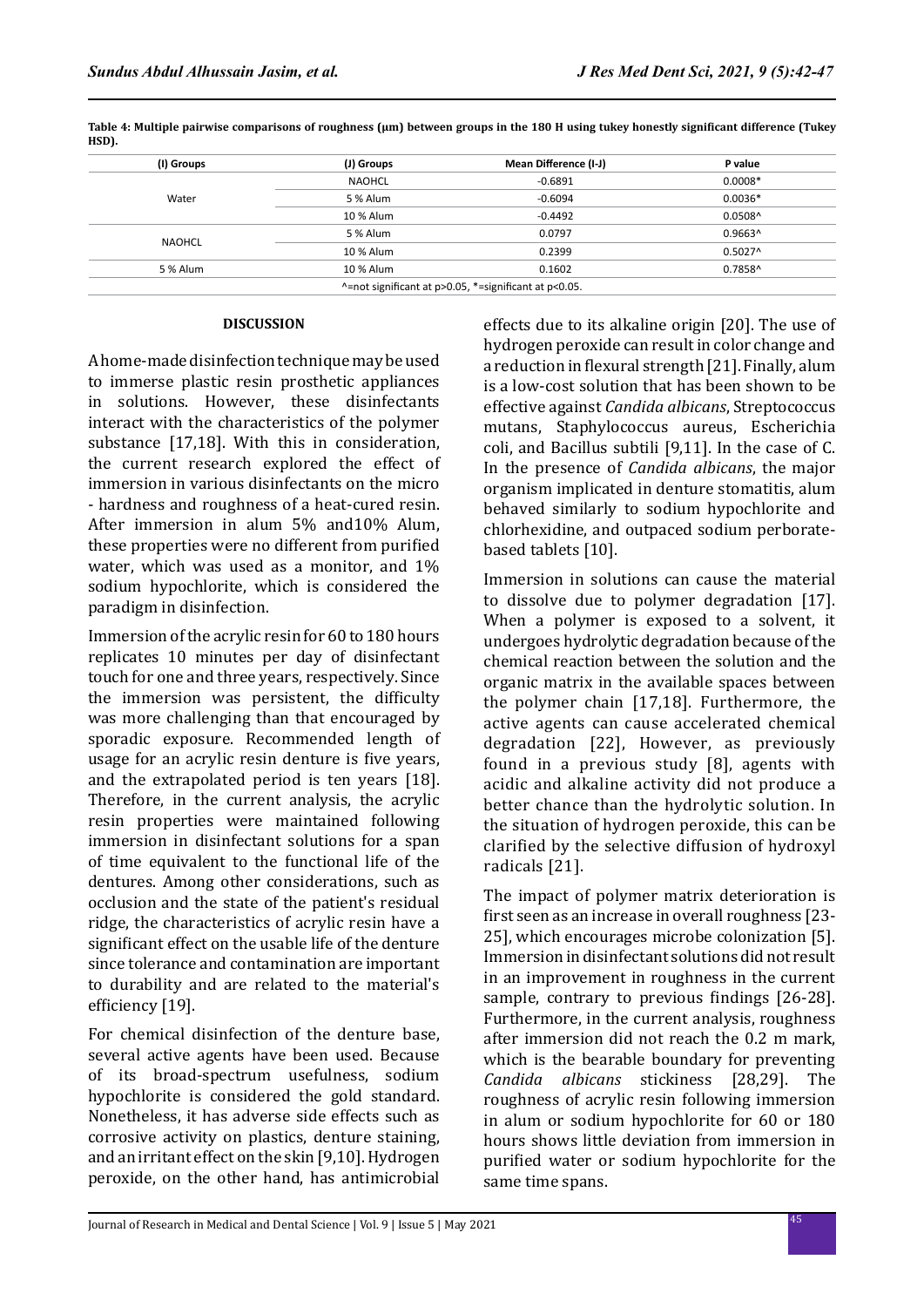In regard to the interaction with disinfectant solutions, the mechanical and rheological characteristics of the polymer substance are influenced by the density of the cross-links. The polymer matrix differs based on the form and structure of the acrylic resin and can include pigments, cross-linking agents, load, and fibers. The use of heat-curable acrylic resin with a cross-linking agent favored the preservation of microhardness and polishing.

#### **CONCLUSION**

Under the study's limitations, it is possible to assume that using alum or sodium hypochlorite as a replacement disinfectant for acrylic resin has no short- or long-term harmful effects on the stiffness or polishing of heat-cured acrylic resin being used on, neither in the short nor long term.

#### **REFERENCES**

- 1. Diwan R. Materials prescribed in the management of edentulous patients. Prosthodontic treatment for edentulous patients. Edn 2004; 12:190-207.
- 2. Sullivan DJ, Moran GP, Pinjon E, et al. Comparison of the epidemiology, drug resistance mechanisms, and virulence of *Candida dubliniensis* and *Candida albicans*. FEMS Yeast Res 2004; 4:369-376.
- 3. Bianchi CM, Bianchi HA, Tadano T, et al. Factors related to oral candidiasis in elderly users and non-users of removable dentalprostheses. Rev Inst Med Trop Sao Paulo 2016; 58:17.
- 4. Emami E, Séguin J, Rompré PH, et al. The relationship of myceliated colonies of *Candida albicans* with denture stomatitis: an in vivo/in vitro study. Int J Prosthodont 2007; 20:514-520.
- 5. Gendreau L, Loewy ZG. Epidemiology and etiology of denture cleansers against *Candida albicans* adherent to acrylic denture base resin: An in vitro study. Indian J Dent Res 2012; 23:39-42.
- 6. Akpan A, Morgan R. Oral *candidiasis*. Postgraduate Med J 2002; 78:455-459.
- 7. Asad T, Watkinson AC, Huggett R. The effects of various disinfectant solutions on the surface hardness of an acrylic resin denture base material. Int J Prosthodont 1993; 6:9-12.
- 8. Sun HW, Feigal RJ, Messer HH. Cytotoxicity of glutaraldehyde and formaldehyde in relation to time of exposure and concentration. Pediatr Dent 1990; 12:303-307.
- 9. Kumar MN, Thippeswamy HM, Raghavendra Swamy KN, et al. Efficacy of commercial and household denture disinfectant solutions to heat-cured acrylic resin RGO. Rev Gaúch Odontol 2019; 67:e201900525.
- 10. Nascimento MS, Silva N, Catanozi MPLM, et al. Avaliação Comparativa de Diferentes Desinfetantes na Sanitização de Uva. Braz J Food Technol 2003; 6:63-68.
- 11. Osuala FI, Ibidapo-obe MT, Okoh HI, et al. Evaluation of the efficacy and safety of potassium aluminium tetraoxosulphate (Vi)(ALUM) in the treatment of tuberculosis. Eur J Biolo Sci 2009; 1:10-15.
- 12. Olmez A, Can H, Ayhan H, et al. Effect of an alumcontaining mouthrinse in children for plaque and salivary levels of selected oral microflora. J Clin Pediatr Dent 1998; 22:335-340.
- 13. Bnyan IA, Alta'ee AH, Kadhum NH. Antibacterial activity of aluminum potassium sulfate and Syzygium aromaticum extract against pathogenic microorganisms. J Nat Sci Res 2014; 4:137-141.
- 14. American Dental Association Specification NO. 12. For denture base polymer guide to dental materials and devices, 7th edition, Chicago Illiniois 1999.
- 15. Unalan F, Dikbas I. Effects of mica and glass on surface hardness of acrylic tooth material. Dent Materials J 2007; 26:545-548.
- 16. Corsalini M, Boccaccio A, Lamberti L, et al. Analysis of the performance of a standardized method for the polishing of methacrylic resins. Open Dent J 2009; 3:233.
- 17. Kimoto S, Kimoto K, Murakami H, et al. Survival analysis of mandibular complete dentures with acrylic-based resilient liners. Gerodontology 2013; 30:187-193.
- 18. Kanno T, Nakamura K, Ikai H, et al. Novel denturecleaning system based on hydroxyl radical disinfection. Int J Prosthodont 2012; 25:376-380.
- 19. Nakahara T, Harada A, Yamada Y, et al. Influence of a new denture cleaning technique based on photolysis of H2O2 on the mechanical properties and color change of acrylic denture base resin. Dent Mater J 2013; 32:529-536.
- 20. Lee SY, Huang HM, Lin CY, et al. Leached components from dental composites in oral simulating fluids and the resultant composite strengths. J Oral Rehabil 1998; 25:575-88.
- 21. de Oliveira JC, Aiello G, Mendes B, et al. Effect of storage in water and thermocycling on hardness and roughness of resin materials for temporary restorations. Materials Res 2010; 13.
- 22. Arévalo E, Maldonado V, Bizarro S. Análisis microscopic de la adherencia de Candida albicans in vitro sobre resina acrílica utilizada para bases de dentaduras procesada con tres diferentes técnicas. Rev Odontol Mex 2006; 10.
- 23. Azevedo A, Machado AL, Vergani CE, et al. Effect of disinfectants on the hardness and roughness of reline acrylic resins. J Prosthodont 2006; 15:235-242.
- 24. Azevedo A, Machado AL, Vergani CE, et al. Hardness of denture base and hard chair-side reline acrylic resins. J Appl Oral Sci 2005; 13:291-295.
- 25. Ural Ç, Şanal FA, Cengiz S. Effect of different denture cleansers on surface roughness of denture base materials. J Adv Prosthodont 2016; 8:333-338.